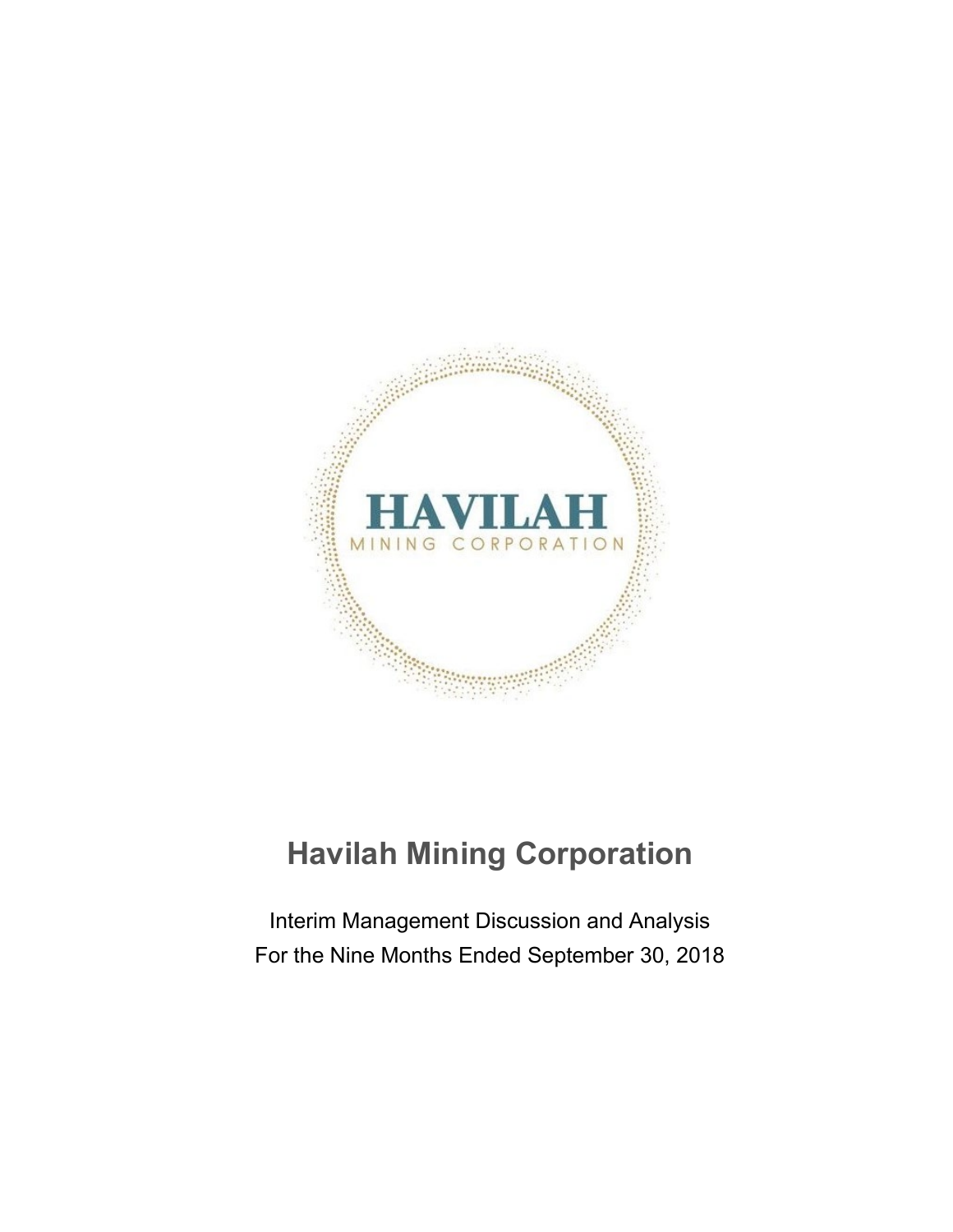This Interim Management Discussion and Analysis ("MD&A") is an overview of all material information about the operations, liquidity and capital resources of Havilah Mining Corporations (the "Company" or "Havilah") for the three and nine months ended September 30, 2018. The MD&A was prepared as of November 26, 2018 and should be read in conjunction with the unaudited condensed consolidated interim financial statements for the three and nine months ended September 30, 2018 and 2017 and the related notes contained therein which have been prepared under International Accounting Standard 34 – Interim Financial Reporting as issued by the International Accounting Standards Board. All figures are in Canadian dollars unless otherwise stated. In this MD&A, references to grams per ton and ounces per ton will be shown as g/t and oz/t.

The Company's common shares are listed on the TSX Venture Exchange ("TSX-V") under the symbol HMC and in the United States on the OTCBB under the stock symbol "HAVXF". Additional information related to the Company is available for view on SEDAR at www.sedar.com and on the Company's website [www.havilahmining.com.](http://www.havilahmining.com/)

#### **OVERVIEW**

Havilah is a junior gold producer that owns the True North mine and mill complex ("True North") and is currently reprocessing historic tailings. In addition to operating True North in Bissett, Manitoba, Havilah owns approximately 43,000 hectares of highly prospective land within and adjacent to the Rice Lake belt. Havilah believes their land package is a prime exploration opportunity to develop a mining district with a central milling facility. The Company also owns 50% of the Tully project near Timmins, Ontario. The Company intends to focus on both organic growth opportunities and accretive acquisition opportunities in North America.

# **ARRANGEMENT AGREEMENT AND CONTINUITY OF INTEREST**

On March 16, 2018, Klondex Mines Ltd. ("Klondex") entered into an arrangement agreement (the "Arrangement Agreement") with Hecla Mining Company ("Hecla") and 1156291 B.C. Unlimited Liability Company, a wholly-owned subsidiary of Hecla. Under the terms of the Arrangement Agreement, which closed on July 20, 2018, Hecla would acquire all the outstanding common shares of Klondex. As part of the Arrangement Agreement, holders of common shares of Klondex ("Klondex Shareholders") received consideration consisting of either cash, Hecla common stock, or a combination of cash and Hecla common stock, plus shares of Havilah, a new company, incorporated on May 3, 2018 to hold Klondex's Canadian assets comprised of Klondex Canada Ltd. (subsequently renamed to Havilah Mining Canada Ltd., ("Havilah Canada")) and Bison Gold Resources, Inc. ("Bison"). Under the terms of the Arrangement Agreement Hecla also subscribed for a 13.46% interest in Havilah by contributing \$9,242,800 (US\$7.0 million). All remaining liabilities related to Havilah Canada and Bison were funded by Klondex prior to the transfer of the assets with no liabilities transferring on completion of the Arrangement Agreement.

As Klondex Shareholders received the Havilah Common Shares in their respective, pre-arrangement proportionate interests, no change of control resulted in either the Company, or the underlying assets or business acquired. As such, the Arrangement Agreement is considered a capital reorganization and is excluded from the scope of IFRS 3, Business Combinations. Accordingly, the results up to July 20, 2018 have been presented in this MD&A, and in the unaudited condensed interim consolidated financial statements for the three and nine months ended September 30, 2018, on a continuity of interest basis of accounting with financial positions prior to the Arrangement Agreement based on amounts related to Havilah Canada and Bison previously recorded by Klondex. In addition, the information contained in the unaudited condensed interim statements of comprehensive loss and statements of changes in equity have been derived from certain allocations from Klondex's financial statements, and management cautions readers of this MD&A that the allocation of expenses may not necessarily reflect, or be otherwise indicative of, the future financial performance of the Company.

# **HIGHLIGHTS**

- On July 20, 2018, the Arrangement Agreement, as described above, was completed, and the shares of Havilah Mining Canada Ltd. and Bison Gold Resources were transferred to Havilah Mining Corporation.
- Subsequent to the completion of the Arrangement Agreement, the Company successfully completed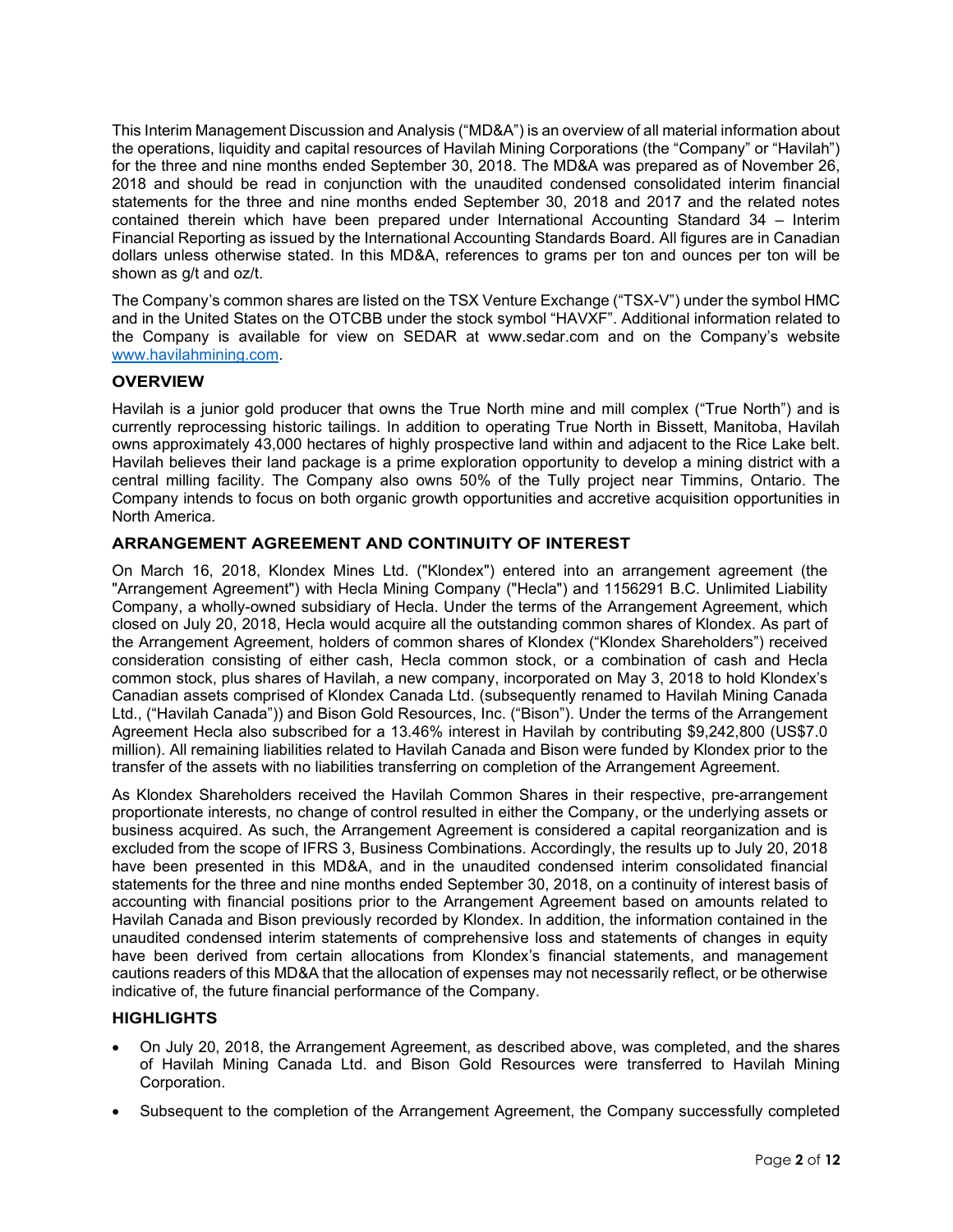its application to list on the TSX-V under the symbol "HMC" and commenced trading on July 25, 2018.

- The Company hired Dr. Scott Anderson as Vice President of Exploration on September 9, 2018. Dr. Anderson was the chief geologist of Precambrian Geoscience with the Manitoba Geological Survey. In his 17 years with the survey, Mr. Anderson's primary research focus was to document the stratigraphic and structural controls on orogenic gold mineralization in the Archean Rice Lake greenstone belt.
- On August 7, 2018, the Company entered into an asset purchase agreement with 55 North Mining Inc. to acquire the remaining 50% interest in the Tully mining claims located in Timmins, Ontario.
- On September 19, 2018 the Company closed a non-brokered private placement for total proceeds of \$960,300. Of this, \$724,500 was raised by way of flow through financing and will be used for the exploration work at Ogama-Rockland. Management funded a majority of the financing.
- During the first quarter, the underground mining operations were reduced to care and maintenance levels with the Company focusing on processing tailings commencing in April. Prior to the shutdown, True North mined 19,301 ore tons and produced 2,091 gold ounces.
- On April 20, 2018, the Company commenced re-processing of tailings at approximately 1,040 tons per day containing an average grade 1 g/t (0.03 oz/t). Proceeds from the tailings re-processing are used to fund the ongoing care and maintenance of the underground mine as well as cover the cost of milling operations.
- In August, the management began identifying and disposing old equipment and unused materials at the True North Facilities for total proceeds of \$0.1 million for the period ended September 30, 2018. This process is ongoing in the fourth quarter as management focuses on improving the efficiency of the operations and improving working capital.

# **FINANCIAL AND OPERATING SUMMARY**

The three months ended September 30, 2018 is the first full period of the Company's operations on a separate basis from the Klondex operations. The activities related to this period have been reflected below in addition to the year-to-date amounts.

| Nine months ended September 30                | 2018            | 2017           |
|-----------------------------------------------|-----------------|----------------|
| <b>Financial Results (in thousands)</b>       |                 |                |
| Revenue                                       | \$<br>12,219    | \$<br>27,553   |
| Cost of sales:                                |                 |                |
| <b>Production costs</b>                       | 20,487          | 28,425         |
| Depreciation and depletion                    | 3,050           | 4,225          |
| Write-down of production inventories          | 923             | 6,875          |
| <b>Total Cost of Sales</b>                    | 24,460          | 39,525         |
| <b>General and Administrative Costs</b>       | 869             | 3,028          |
| Other expenses, including impairment charges  | 14,571          | 3,059          |
| Net Loss and Comprehensive loss               | \$<br>(27, 633) | \$<br>(18,059) |
| <b>Operating Results</b>                      |                 |                |
| Gold equivalent ounces recovered              | 6,055           | 18,718         |
| Gold ounces sold                              | 7,234           | 16,823         |
| Gold ounces remaining in inventory            | 3,299           | 5,919          |
| <b>Per Ounce Data</b>                         |                 |                |
| Average realized price                        | \$<br>1,642     | \$<br>1,648    |
| Cash cost of operations per ounce produced(1) | 2,895           | 2,039          |
| All in sustaining costs per ounce produced(1) | 3,051           | 2,754          |
| <b>Per Share Data</b>                         |                 |                |
| Basic and diluted loss per share              | \$<br>(1.16)    | \$<br>(0.79)   |
| Weighted average common shares outstanding    |                 |                |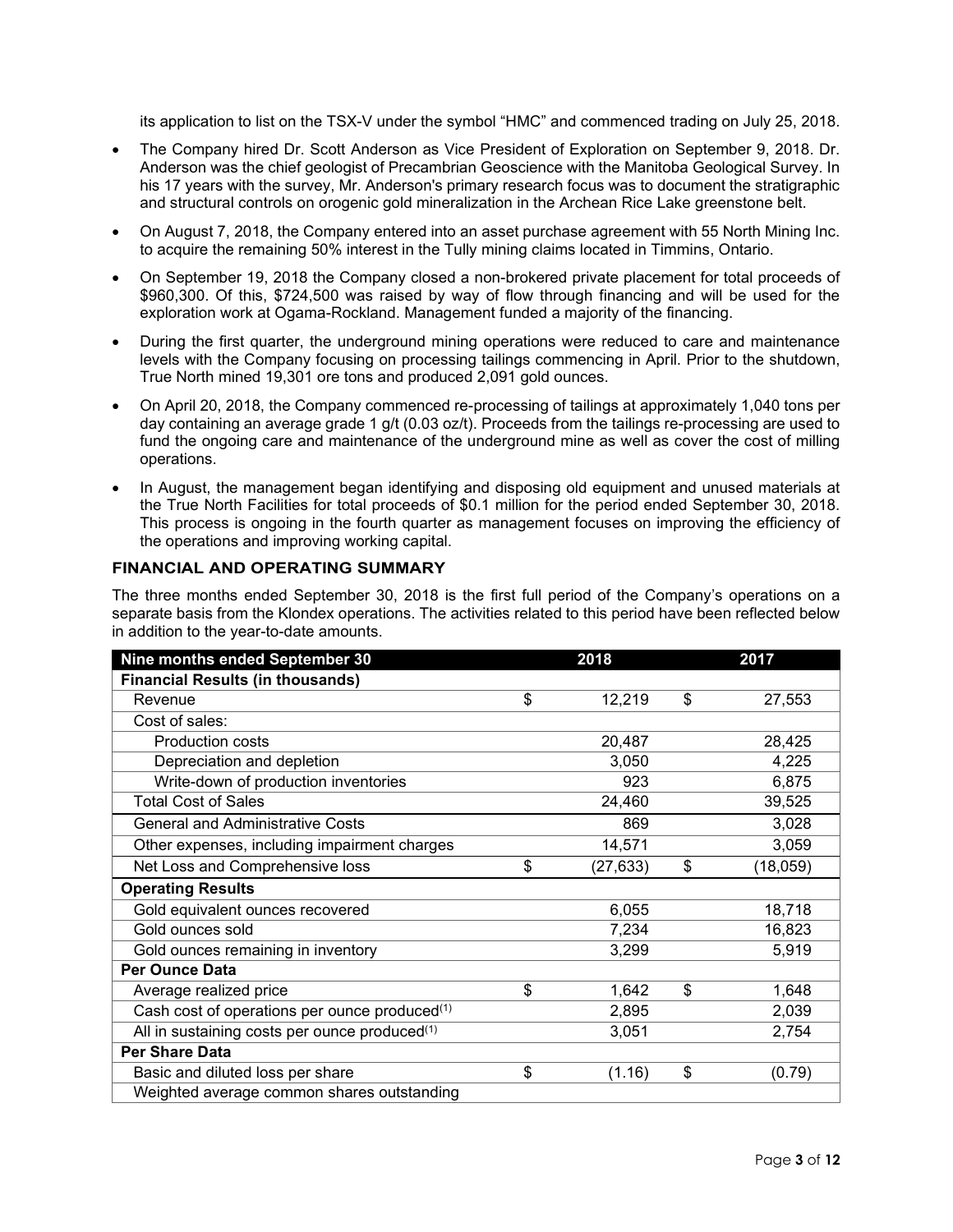| <b>Balance as of September 30</b>        | 2018 |        |  | 2017   |
|------------------------------------------|------|--------|--|--------|
| <b>Financial Position (in thousands)</b> |      |        |  |        |
| Cash and cash equivalents                |      | 7.768  |  | 5,683  |
| Total assets                             |      | 57.358 |  | 74.412 |
| Total liabilities                        |      | 3.566  |  | 12,986 |
| Shareholder equity                       |      | 53.792 |  | 61,426 |

 $(1)$  This is a non-IFRS measure; refer to the Non-IFRS Performance Measures section of this MD&A for additional detail.

# **REPORT ON OPERATIONS**

During the first quarter, while the Havilah Canada operations (also referred to as the "True North operations" hereafter) remained under Klondex management, the underground operations were halted, and initial planning commenced for the reprocessing of the tailings from past production. Prior to the cessation of underground production, the True North operations mined 19,301 ore tons and produced 2,091 gold ounces. On April 20, 2018, the Company commenced hauling tailings material to the mill complex and processed at a rate between 1,000 and 1,200 tons per day with an average grade of 1 gram per ton or 0.03 oz/t. A total of 169,611 tons of tailings material containing 4,996 gold ounces has been processed so far in 2018. To date recovery of ounces from tailings material has been impacted by the fixed tail (gold not recovered) of 0.008 oz/t, resulting in a lower recovery percentage when compared to historical activity. The Company is continuing to analyze the processing method to reduce the fixed tail amount and improve recoveries. The tailings impoundment contains a probable reserve of 2.0 million tons at a grade of 0.75 g/t (see table below), providing over four years of production to the mill. The income received from the processing of tailings is used to fund the ongoing care and maintenance of the underground mines as well as cover the cost of mill operations.

#### **True North Tailings Mineral Reserves**

| <b>Category</b> | Tons (k) | Au Opt | Au g/t | Au koz |
|-----------------|----------|--------|--------|--------|
| Probable        | .950     | 0.022  | 0.75   | ے.43   |

1. Tailings Mineral Reserve estimate is based on tailings located at True North produced by previous operators to Havilah.

2. Tailings Mineral Reserve was estimated using the Canadian Institute of Mining, Metallurgy and Petroleum (CIM), CIM Standards on Mineral Resources and Reserves, Definitions and Guidelines prepared by the CIM Standing Committee on Reserve Definitions and adopted by CIM Council.

3. No mining losses have been applied to the designed historic tailing excavations and no additional unplanned dilution has been included.

4. Contained metal may differ due to rounding.

5. Cut-off grade = 0.026 opt Au (0.89 g/t Au) for 2016 to 2018 and 0.020 opt Au (0.69 g/t Au) for 2019 to 2023.

6. A dry bulk density of 0.044 tons per cubic foot was utilized in the tailings Mineral Reserve tonnage calculation.

Following the spin out of the Canadian operations from Klondex to Havilah, the Company turned its focus towards gaining a better understanding of the Ogama-Rockland property acquired in 2017 by Klondex as part of the Bison Gold Resources Inc. acquisition. Ogama-Rockland is located approximately 26 km southeast of True North (43 kilometres by road) and during the years 1948 to 1951 this property produced a total of 45,440 ounces of gold from 139,101 tons of ore at a recovered grade of 10.26 g/t.

The Company commenced a \$0.7 million program which includes an initial five holes totaling 2,000 metres. Concurrent with the drilling program, Havilah's geology team is relogging, sampling and photographing approximately 24,000 metres of drill core from the previous operator, which was stored onsite but is being relocated to secure facilities at True North. In addition, the current program will include channel sampling of mineralized veins and structures exposed on surface.

Results obtained from this program will be utilized to verify results reported by the previous owners, which were used to establish a historical inferred mineral resource estimate of 1.28 million tonnes containing 337,000 ounces of gold at a grade of 8.17 g Au/t(1). A Qualified Person as such term is defined by NI 43- 101 has not done sufficient work to classify the historical estimate as a current mineral resource or mineral reserve, and the Company is not treating the historical estimate as a current mineral resource or mineral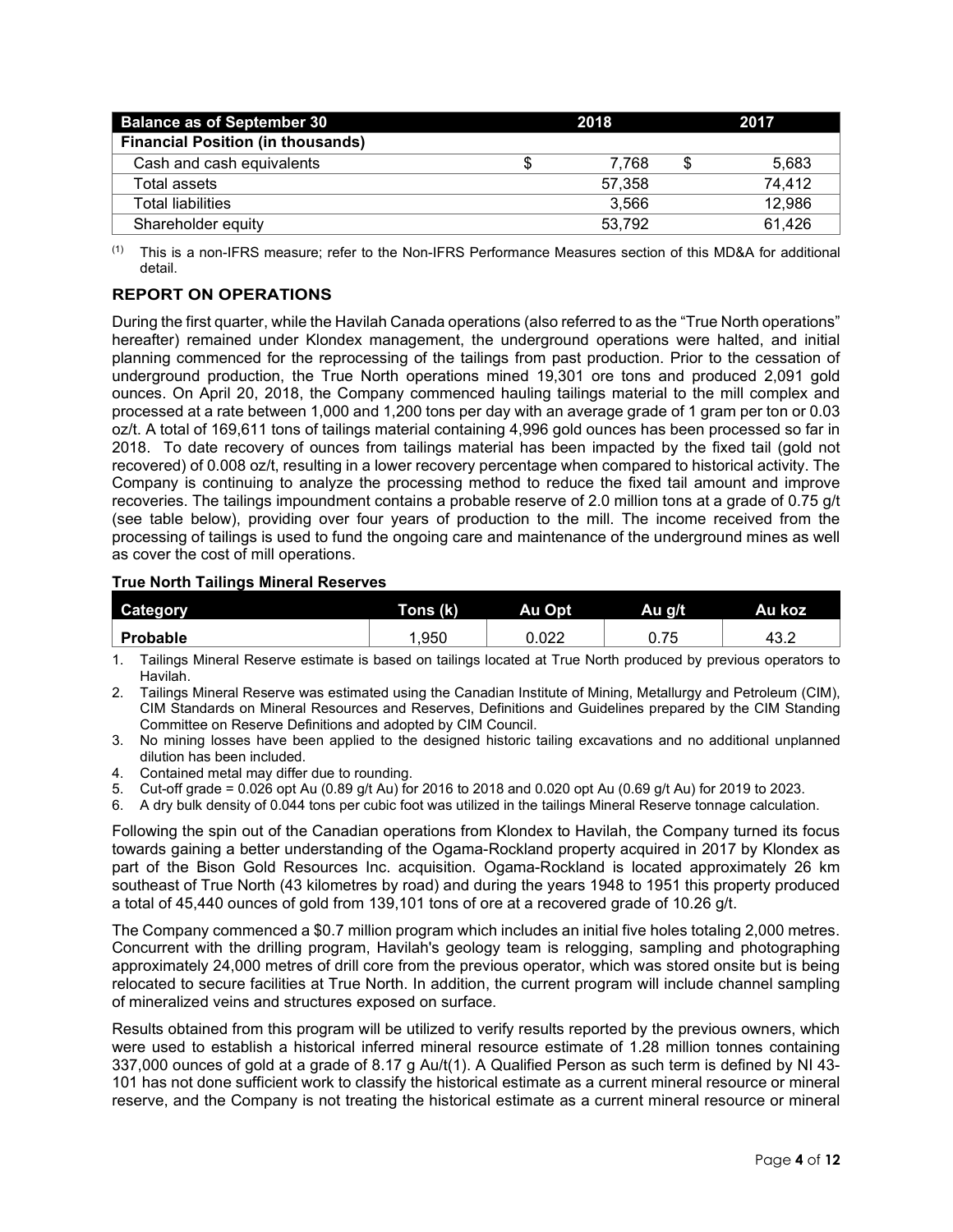reserve.

#### **REVIEW OF FINANCIAL RESULTS**

During the nine months ended September 30, 2018, the Company generated a loss of \$27.6 million compared to a loss of \$18.1 million for 2017. The earnings for Q3 YTD 2018 were negatively impacted by the cessation of mining activities at the True North mine and the costs pertaining to that closure. The Company also recorded an impairment charge to the capitalized development costs associated with the underground mine.

#### **Revenue**

Through Q3 YTD 2018, the Company sold 7,234 gold ounces at an average realized price of \$1,642 compared with the sale of 16,823 gold ounces in 2017 at an average realized price of \$1,637 (this excludes the effect of any derivative instruments used during that period).

Total revenues decreased by approximately \$15.3 million or 55.7% from \$27.5 million to \$12.2 million, during Q3 YTD 2018 when compared to Q3 YTD 2017. This change was due to approximately 12,665 fewer gold equivalent ounces produced as a result of the suspension of mining operations at the True North mine and the processing of lower grade tailings only from April 2018 onward.

#### **Cost of sales**

Cost of sales, which comprise the full cost of operations, the care and maintenance costs for the True North underground mine and also depreciation and depletion, amounted to \$24.4 million for Q3 YTD 2018 compared to \$39.5 million during Q3 YTD 2017. The decrease was primarily due to the suspension of mining operations at the True North mine in January 2018. This was offset by the \$1.4 million in severance costs incurred in Q1 2018 in lieu of notice as the Company laid off all but essential personnel required for continued mill operations, care and maintenance of the underground facilities, and for the operation of equipment necessary for hauling tailings.

The decrease in depreciation arises from lower average capital asset balances in 2018 compared with 2017 as a result of impairment charges taken both at December 31, 2017 and during 2018.

During the year, ore inventory (measured based on gold ounces measured) will vary depending on production levels as well as timing of gold sales. During 2018, due to the focus on processing tailings, the Company had significantly less gold inventory, with 1,052 ounces in circuit or in the refinery and another 2,247 ounces residing with Asahi, a third-party refiner, compared with a total of 5,919 gold ounces at the Q3 2017. The production costs applicable to ore processing for Q3 QTD 2018 were \$2.3 million compared with \$12.3 million in Q3 QTD 2017.

#### **General and administrative costs**

General and administrative expenses were \$0.9 million for Q3 YTD 2018 compared to \$3.0 million for Q3 YTD 2017. This \$2.1 million decrease related primarily to a significant reduction in costs allocated from the Klondex corporate office during the period from January 1 to July 20, 2018. During Q3 YTD 2017 \$3.0 million in Klondex corporate costs were charged to the True North operations whereas in 2018 only \$0.2 million in Klondex corporate costs were charged.

#### **Other expense**

#### *Finance charges*

Finance charges primarily relate to interest incurred on the intercompany loan from Klondex to Havilah during the period where Havilah was a subsidiary of Klondex. Total intercompany interest as at July 20, 2018, the completion date for the Arrangement Agreement, was \$4.4 million. During Q3 YTD 2017, the interest totaled \$4.3 million.

#### *Foreign exchange gain or loss*

Prior to the completion of the Arrangement Agreement, Havilah held significant US dollar loans from its parent company at the time, Klondex. These were subject to mark-to-market adjustments at each reporting period, resulting in a \$1.1 million loss in Q3 YTD 2018 and a \$1.2 million gain in Q3 YTD 2017 as the Canadian currency weakened from 1.24 to 1.30 Canadian for every US dollar in 2018 and strengthened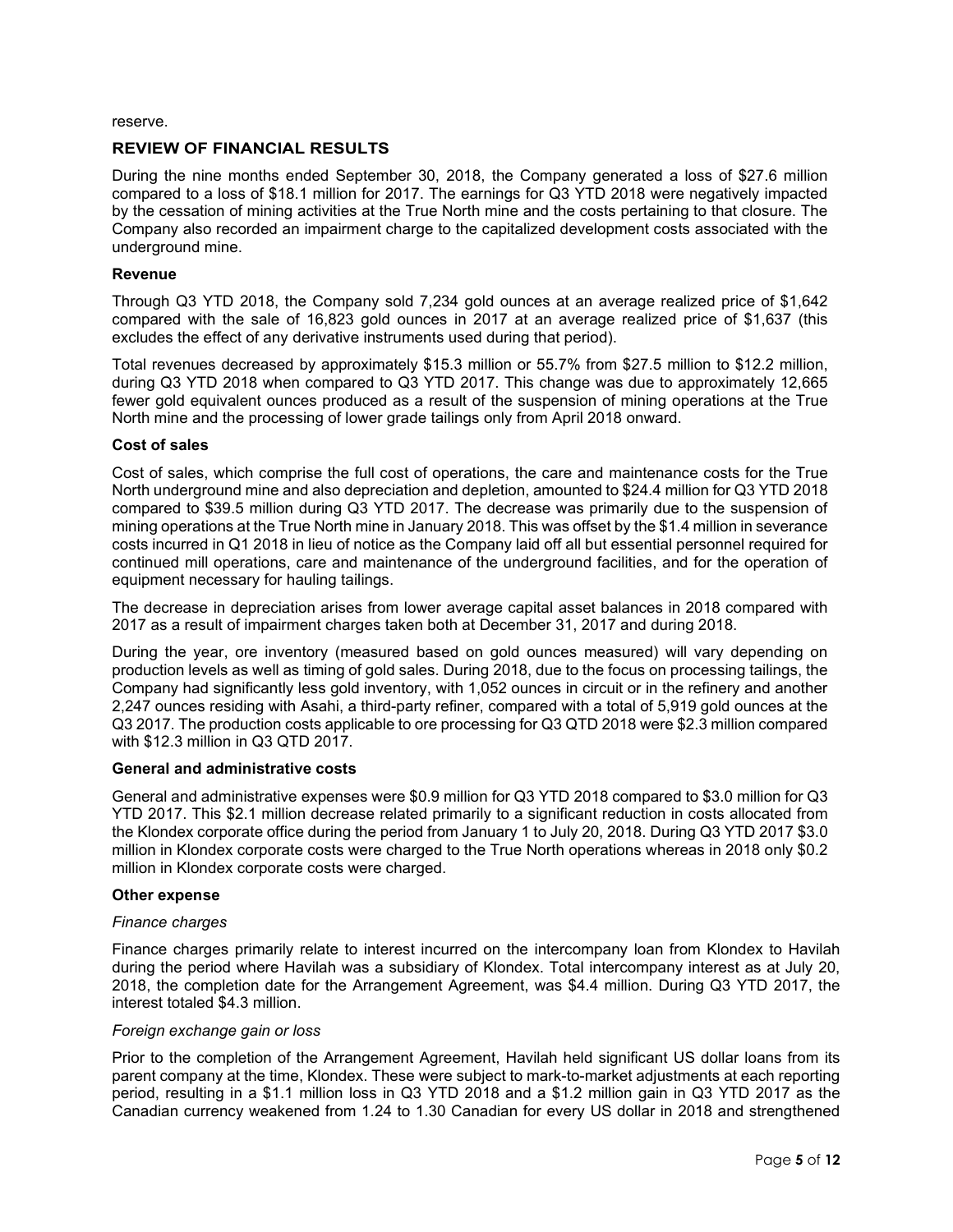from 1.32 to 1.26 Canadian for every US dollar in 2017.

#### *Impairment of mineral properties*

In January 2018, under the management of Klondex, the Company ceased all underground activities at the True North mine other than required care and maintenance based on a continued inability to achieve planned operating and cash flow metrics. The Company commenced a strategic review of the operations and focused on processing tailings from past production at approximately 1,000-1,200 tons a day. With the subsequent spin-off of the True North operations to Havilah, the Board and senior management continued the review and determined that the past mine plans were uneconomic based on the current market and the mine should continue to be shutdown for an indefinite time period.

The current focus of the Company, as explained in the Outlook section, will be on the identification of other resources in the Rice Lake District as well as revising the underground mine plans. As a result of the decision to cease underground mining based on existing mine plans, it was determined that the carrying costs of development associated with the mine plan was impaired and a total charge of \$9.7 million, comprised of \$12.2 million of cost, net of accumulated depreciation of \$2.5 million, was recorded in Q3 2018.

## **EXPLORATION ACTIVITY**

The primary near-term focus of exploration by the Company is the Ogama-Rockland property, acquired previously by Klondex in Q4 2017 and transferred to Havilah pursuant to the Arrangement Agreement. Due to the focus of Klondex management on the Hecla transaction and the restrictions of the Arrangement Agreement, expenditures during 2018 were minimized at the Canadian operations and no exploration activity occurred at Ogama-Rockland until late in Q3 2018, subsequent to the completion of the Hecla transaction.

The Company hired Dr. Scott Anderson as Vice President of Exploration on September 9, 2018. Dr. Anderson was the chief geologist of Precambrian Geoscience with the Manitoba Geological Survey. In his 17 years with the survey, Dr. Anderson's primary research focus was to document the stratigraphic and structural controls on orogenic gold mineralization in the Archean Rice Lake greenstone belt. Dr. Anderson is using his extensive knowledge on the Rice Lake district to begin compiling various historic work that has been neglected by prior operators Klondex and San Gold, as their focus was spent on the operating mines. Dr. Anderson has already generated several new targets to test on the company's extensive land package.

In September of 2018, the Company announced that it had all necessary approvals for the planned phase 1 drilling program at the Ogama-Rockland property and drilling had commenced. The \$0.7 million program includes an initial five holes totaling 2,000 metres. The drill program will include the acquisition of oriented drill core for the purpose of evaluating the geometry of the vein systems in much greater detail than has been done previously, thus refining the predictive exploration model for the Property. Concurrent with the drilling program, Havilah's geology team is relogging, sampling and photographing approximately 24,000 metres of drill core from the previous operator, which was stored onsite but has been relocated to secure facilities at Havilah's True North mine and mill complex. In addition, the current program will include channel sampling of mineralized veins and structures exposed on surface.

#### **MINING OPERATIONS**

True North is a past producing underground gold mining operation consisting of three underground deposits with a modern, fully-permitted mill. The following is a summary of operational information for the nine months ended September 30, 2018 and 2017. Note that silver is relatively immaterial to the operation so only gold ounces are shown.

| Nine months ended September 30        | 2018    | 2017    |
|---------------------------------------|---------|---------|
| Ore tons mined                        | 19.301  | 146,333 |
| Gold ounces mined                     | 2.374   | 18,087  |
| Ore tons milled                       | 19,390  | 209,201 |
| Tailings processed (tons)             | 169.611 |         |
| Average gold mill head grade (oz/ton) | 0.04    | 0.10    |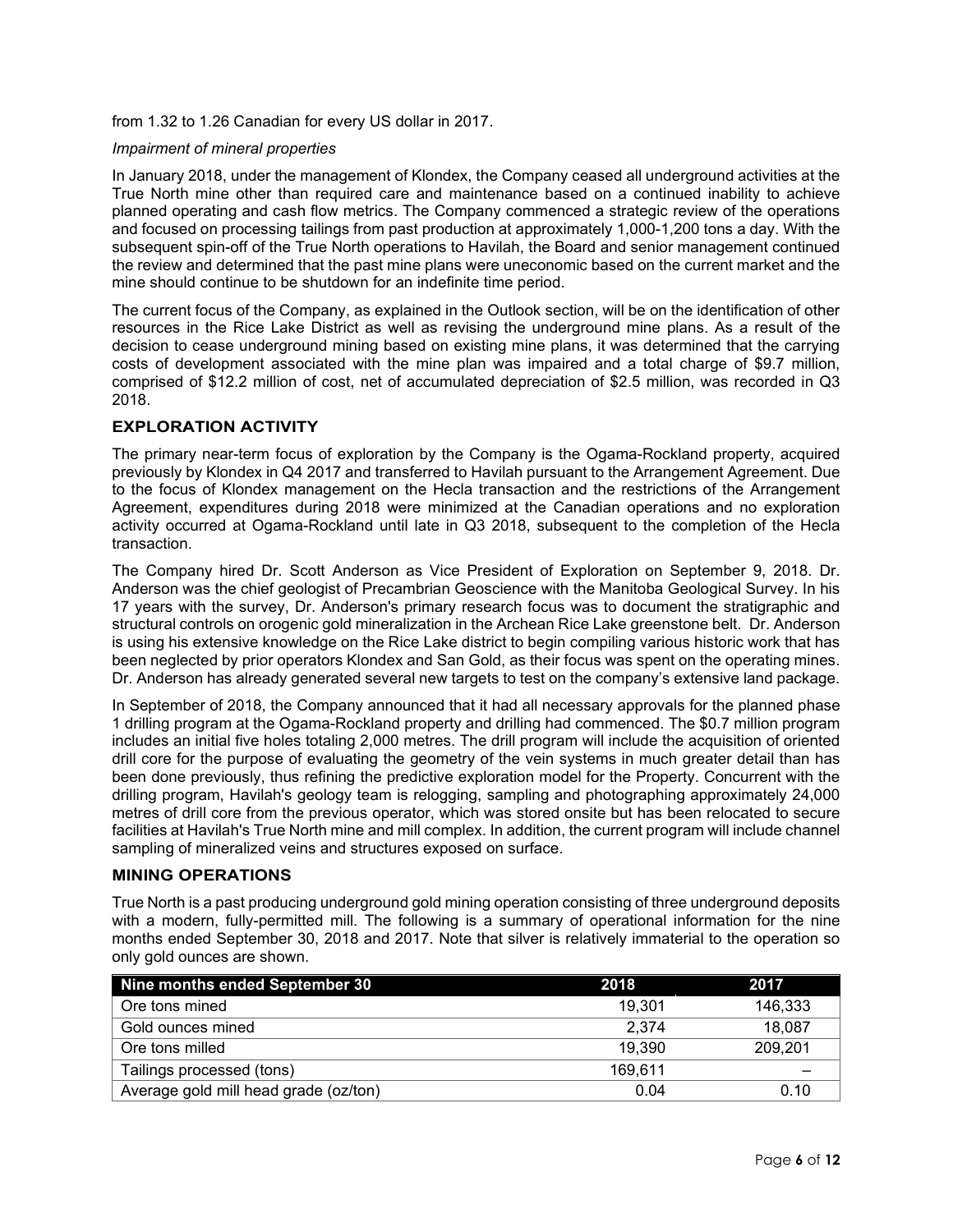| Nine months ended September 30                | 2018 |       |               | 2017   |  |  |
|-----------------------------------------------|------|-------|---------------|--------|--|--|
| Average gold recovery rate                    | %    | 82.1  | $\frac{0}{0}$ | 93.2   |  |  |
| Gold ounces produced                          |      | 6.055 |               | 18,718 |  |  |
| Gold ounces sold                              |      | 7.234 |               | 16,823 |  |  |
| Average realized gold price                   | S    | 1.642 |               | 1,648  |  |  |
| Total cash cost per gold ounce sold(1)        |      | 2,895 |               | 2,039  |  |  |
| All-in sustaining cost per gold ounce sold(1) |      | 3,051 |               | 2,754  |  |  |

 $(2)$  This is a non-IFRS measure; refer to the Non-IFRS Performance Measures section of this MD&A for additional detail.

During the first quarter of 2018, the True North underground mine transitioned from operations to care and maintenance. During the transition True North continued to mine 19,301 ore tons and produced 2,091 gold ounces. The Company commenced processing tailings on April 20, 2018 through the mill to maximize cash flow and offset ongoing care and maintenance costs.

For the nine months ended September 30, 2018, the Company had net additions of \$0.3 million, primarily related to pump replacement and mill refurbishment.

# **QUARTERLY RESULTS**

The following selected financial information is a summary of the eight most recently completed quarters up to September 30, 2018.

| <b>Quarter Ended</b> | <b>Sept 30.</b><br>2018 | <b>June 30,</b><br>2018 | <b>Mar 31.</b><br>2018 | Dec 31.<br>2017 | <b>Sept 30.</b><br>2017 | <b>June 30.</b><br>2017 | <b>Mar 31.</b><br>2017 | Dec 31.<br>2016 |
|----------------------|-------------------------|-------------------------|------------------------|-----------------|-------------------------|-------------------------|------------------------|-----------------|
| Gold sold (ounces)   | 240                     | 1.843                   | 5.151                  | 8.983           | 5.591                   | 6.832                   | 4.400                  | 7.016           |
| Revenues             | \$394                   | \$3.137                 | \$8.688                | \$14.621        | \$9.027                 | \$11.287                | \$7.239                | \$10,686        |
| Comprehensive (Loss) | \$(13.656)              | \$(4, 137)              | \$(9.840)              | $$$ (33.134)    | \$(4,948)               | \$(4,257)               | \$ (8, 854)            | \$(12.392)      |

The True North operations and Bison were acquired on January 22, 2016 and October 19, 2017, respectively, and, as such, the Company had no operations or assets prior to 2016. Following the acquisition, True North returned to production in the third quarter of 2016 and continued to operate until January 9, 2018, when True North was placed on care and maintenance as it was unable to achieve its planned operating and production targets. Since the acquisition, over each of the last eight quarters, the Company has recorded net losses, negative cash flows from operations, and relied historically on Klondex, the parent company until July 20, 2018, to fund business operations. During the fourth quarter of 2017, the Company, based on the impairment indicators present, the Company evaluated the True North operations based on the higher of the operations value in use or the fair value less cost of disposal. The estimated FVLCD for True North was \$45.6 million (US\$36.4 million) which resulted in a \$28.2 million impairment charge during the year ended December 31, 2017. The impairment charge was allocated on a pro-rata basis to the carrying value of True North's long-lived assets.

The quarter ended September 30, 2018 was the first full quarter where the Company undertook the reprocessing of tailings in the existing impoundment facility. The Company processed a total of 90,814 tons at a grade of 1 g/t (0.03 OPT) at a 75% recovery rate, producing 1,922 ounces for the period. Overall tons processed were less than planned due to mill feed issues which were corrected late in the quarter with the addition of air cannons to the feed bins. Also, the recovery of ounces from tailings material has been impacted by the fixed tail (gold not recovered) of 0.008 oz/t, resulting in a lower recovery percentage when compared to historical activity. The Company is continuing to analyze the processing method to reduce the fixed tail amount and improve recoveries. During the quarter management also determined that the carrying costs of development associated with previous mine plans was impaired and a total charge of \$9.7 million, comprised of \$12.2 million of cost, net of accumulated depreciation of \$2.5 million, was recorded.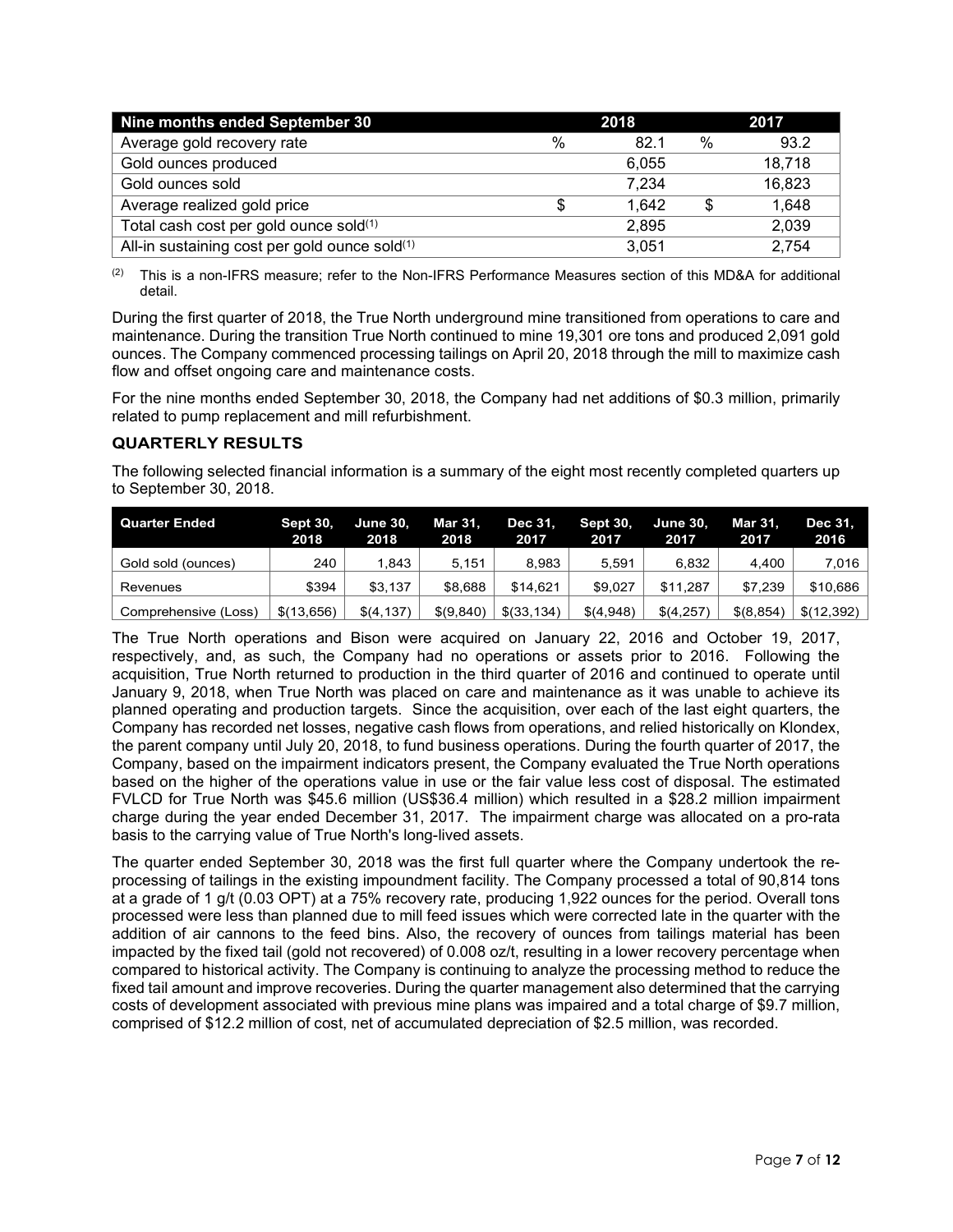# **LIQUIDITY AND CAPITAL RESOURCES**

|                                  | <b>September</b><br>30, 2018 | <b>December</b><br>31, |        |  |
|----------------------------------|------------------------------|------------------------|--------|--|
| Cash                             | \$<br>7,768                  | \$                     | 5,683  |  |
| Total current assets             | 16,003                       |                        | 20,018 |  |
| Total assets                     | 57,358                       |                        | 74,412 |  |
| <b>Total current liabilities</b> | 1,143                        |                        | 10,680 |  |
| <b>Total liabilities</b>         | 3,566                        |                        | 12,986 |  |
| Total equity                     | 53,792                       |                        | 61,426 |  |

Historically, the operations have been reliant on Klondex, the parent company at the time, to provide funding for ongoing operating costs. Prior to the completion of the Arrangement Agreement, the Company did not have any access to third party financial resources and has not generated positive operating cash flows as well as having incurred significant capital expenditures. The Company's strategy currently is based on maximizing cashflow from operations to support the ongoing care and maintenance costs of the underground mine as well as funding exploration at the Ogama-Rockland property, as well as other areas of the Rice Lake district. Material increases or decreases in the Company's liquidity and capital resources will be substantially determined by the success or failure of the Company's operations, exploration, and development programs, as well as the ability to obtain equity or other sources of financing and the price of gold.

As at September 30, 2018, the Company had cash and cash equivalents of \$7.8 million (December 31, 2017 – \$5.7 million) and working capital of \$14.9 million (December 31, 2017 – \$9.3 million). A significant component of the working capital surplus arises from 3,299 ounces held in inventory (2,247 held at the refinery) at quarter end, with a carrying value of \$4.8 million.

During the nine months ended September 30, 2018, the Company lost \$11.9 million from operating and investing activities, net of working capital changes. Prior to the completion of the Arrangement Agreement, the Company received \$3.7 million in advances from Klondex, the parent company during that period. On the closing of the Arrangement Agreement, Hecla subscribed for 3,539,332 common shares of Havilah by way of private placement, for total proceeds of \$9.2 million. On September 19, 2018, the Company closed a largely insider (80%) funded non-brokered private placement for aggregate proceeds of \$1.0 million.

Management considers the Company's liquidity position at September 30, 2018, comprised of cash and cash equivalents, together with cash flows from operations, to be sufficient to support the Company's normal operating requirements, exploration plans, and capital commitments on an ongoing basis.

#### *Outstanding Share Data*

| Authorized: an unlimited number of<br>common shares without par value | <b>Common shares</b><br>issued and<br>outstanding | Stock Options | Warrants  |
|-----------------------------------------------------------------------|---------------------------------------------------|---------------|-----------|
| Outstanding as at November 26, 2018                                   | 28,675,311                                        | 1.725.000     | 2,440,000 |

#### **FINANCIAL INSTRUMENTS**

The Company's activities potentially expose it to a variety of financial risks, including liquidity risk, interest rate risk, foreign exchange currency risk, and commodity price risk.

#### *Liquidity Risk*

Liquidity risk is the risk that the Company will not be able to meet its financial obligations when they become due. As at September 30, 2018 the Company had working capital of \$14.9 million. Management believes that the Company has sufficient financial resources to meet its obligations as they come due.

#### *Interest Rate Risk*

Interest rate risk is the risk that the fair value of future cash flows of a financial instrument will fluctuate due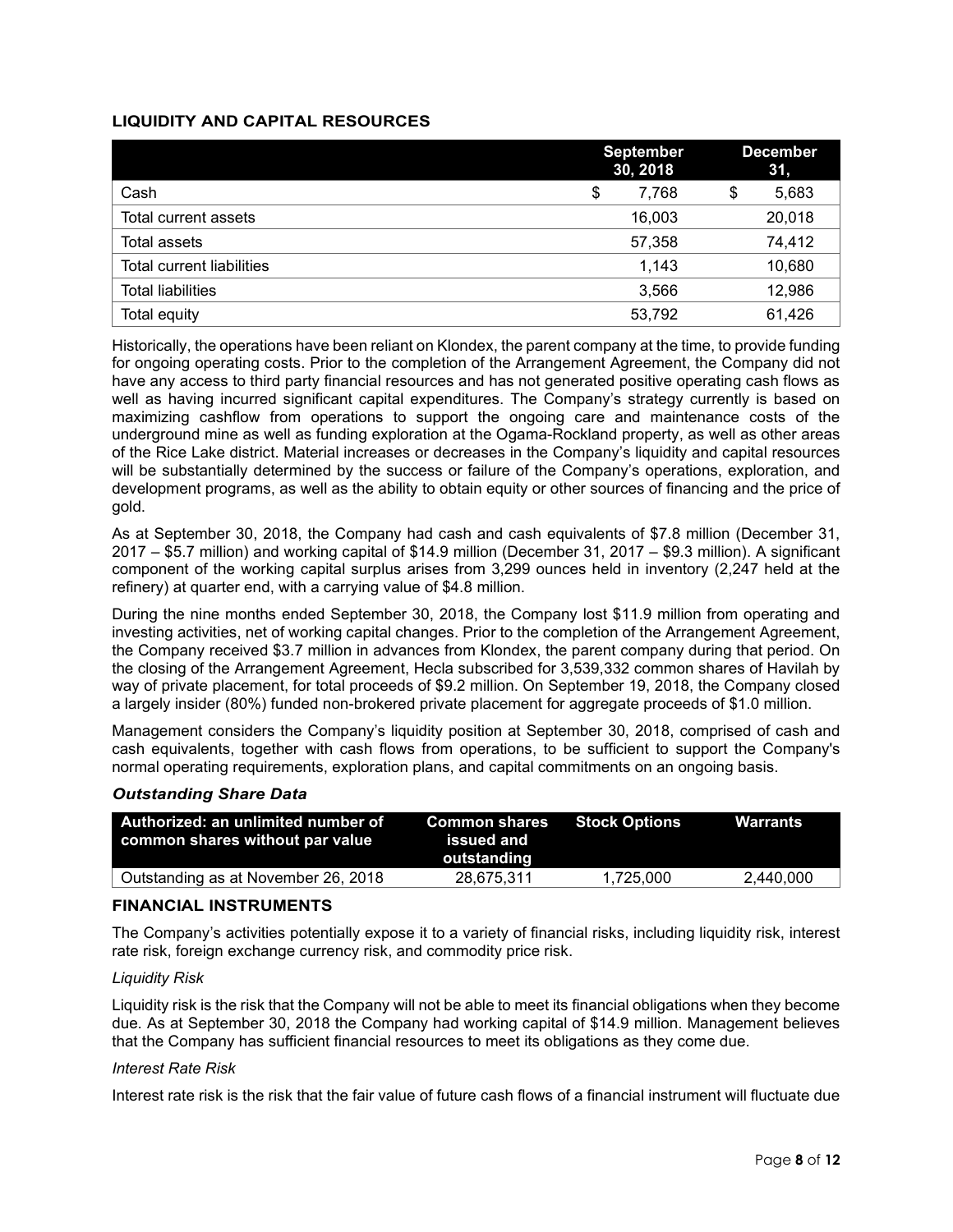to changes in market interest rates. The Company is currently not exposed to any interest rate risk as the Company does not have any interest-bearing debt obligations or any other interest-bearing liabilities.

#### *Foreign Exchange Risk*

The Company's functional currency is the Canadian dollar. Foreign currency risk is the risk that future cash flows will fluctuate because of changes in foreign exchange rates. The Company's historical foreign currency gains and losses primarily relate to amounts on intercompany loan balances and US dollar transactions with vendors. Subsequent to the Arrangement Agreement the Company has had minimal US dollar transactions and does not hold any intercompany loans denominated in US dollars.

#### *Commodity Price Risk*

The Company is exposed to the risk of fluctuations in prevailing market commodity prices on the gold it produces. Prior to completion of the Arrangement Agreement, the Company's parent, Klondex, would mitigate price risk by entering into derivative financial instruments, such as fixed forward sales and collars. As of September 30, 2018, the Company itself had not entered into any agreements to mitigate its exposure to market price risk.

#### *Contractual Obligations*

The following table provides our gross contractual obligations as of September 30, 2018 (in thousands):

|                               | Less<br>than 1<br>year | $1-3$ years | 3-5 years         | More<br>than 5<br>vears | <b>Total</b> |
|-------------------------------|------------------------|-------------|-------------------|-------------------------|--------------|
| <b>Reclamation obligation</b> |                        |             | $\hspace{0.05cm}$ | 5.825                   | 5.825        |

The amounts shown above represent undiscounted amounts not reflective of inflation, see Note 12 *Reclamation obligation* for additional details.

## **OFF-BALANCE SHEET ARRANGEMENTS**

The Company has no off-balance sheet arrangements and no short or long-term debt obligations.

# **RELATED PARTY TRANSACTIONS**

The key management personnel include those persons having authority and responsibility for planning, directing, and controlling the activities of the Company as a whole. The Company has determined that key management personnel consist of executive and non-executive members of the Company's Board of Directors and corporate officers.

During the three and nine months ended September 30, 2018 and 2017, the Company incurred the following charges by directors and officers of the Company and by companies controlled by directors and officers of the Company. All fees have been reported as general and administrative expenses:

|                             | <b>Three Months Ended</b>    |                   |    | <b>Nine Months Ended</b> |    |                           |
|-----------------------------|------------------------------|-------------------|----|--------------------------|----|---------------------------|
|                             | <b>September</b><br>30, 2018 | Septemb<br>er 30, |    | <b>Septem</b><br>ber 30. |    | <b>September 30, 2017</b> |
| <b>Professional fees</b>    | \$<br>4,756                  |                   | \$ | 4.756                    | \$ |                           |
| Directors' fees             | 59.078                       |                   |    | 59.078                   |    |                           |
| <b>Management fees</b>      | 156.175                      |                   |    | 156,175                  |    | –                         |
| <b>Share-based payments</b> | 321,623                      |                   |    | 321,623                  |    | –                         |
| <b>Total</b>                | 541,632                      |                   |    | 541,632                  |    | $\overline{\phantom{0}}$  |

## **OUTLOOK**

With an experienced board of directors and management team, and a working capital balance of \$14.9 million, Havilah is well poised to advance the Ogama-Rockland property as well their other properties in the Rice Lake District. The goal is to have multiple mines feeding production at the True North mill, while also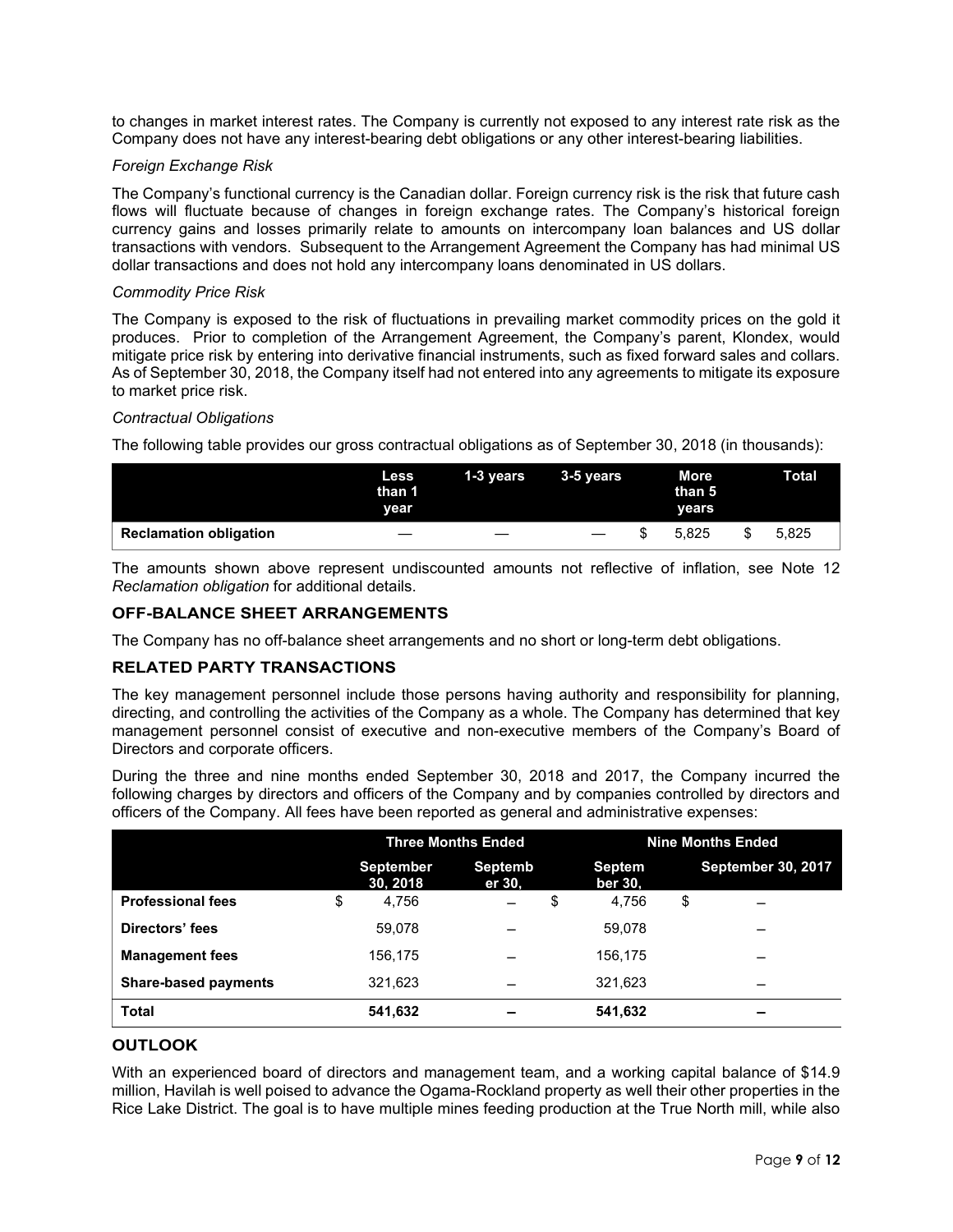remaining flexible and responsive to continuing volatility in the resource sector.

For the remainder of 2018 and into early 2019, focus for the Company will be on the continuation of a comprehensive exploration program which will collect data required for initial resource studies at Ogama-Rockland and continue evaluating other compelling exploration targets in the Rice Lake District.

A total of 2,000 metres of drilling is underway for the remainder of the 2018 season. The drill program is designed to test each of the modelled vein systems at Ogama-Rockland, in locations previously reported to contain significant mineralized intercepts. Auriferous veins at Ogama-Rockland are controlled by subparallel arrays of brittle-ductile shear zones within a tonalite-granodiorite pluton. The drill program will include the acquisition of oriented drill core for the purpose of evaluating the geometry of the vein systems in much greater detail than has been done previously, thus refining the predictive exploration model for the Property.

In addition to the drilling, the Company is continuing to focus on optimizing the tailings reprocessing operations to minimize ongoing costs and generate positive cashflow from these operations in the weather permitting months.

The Company is also actively evaluating other exploration and development assets with a view to building a robust and diversified mineral resource company. While at any given time discussions and activities may be in progress on a number of initiatives, the Company currently does not have any binding agreements or binding commitments to enter into any such transactions. There is no assurance that these corporate activities will ever progress to the stage where a potential transaction might be successfully completed.

# **CRITICAL ACCOUNTING ESTIMATES**

The preparation of the Company's consolidated financial statements requires management to make estimates and assumptions. These estimates and assumptions affect the reported amounts of assets and liabilities; the disclosure of contingent assets and liabilities; as well as, the reported expenses during the reporting period. Such estimates and assumptions affect the determination of the carrying value and the recoverability of exploration and evaluation assets and the inputs used in calculating the fair value of sharebased payment expense. Management re-evaluates its estimates and assumptions on an ongoing basis; however, due to the nature of estimates, actual amounts could differ from its estimates. The most critical accounting estimates upon which the Company depends are those requiring estimates of reserves and resources, future recoverability of assets, future costs for reclaiming areas of operations, and assumptions around future commodity prices.

# **RECENTLY ADOPTED ACCOUNTING POLICIES**

Effective January 1, 2018, the Company adopted IFRS 15 Revenue from Contracts with Customers ("IFRS 15") and IFRS 9 Financial Instruments ("IFRS 9").

# *IFRS 9*

IFRS 9 sets out requirements for recognizing and measuring financial assets, financial liabilities and some contracts to buy or sell non-financial items. This standard replaces IAS 39 Financial Instruments: Recognition and Measurement.

Under IFRS 9, financial assets are classified and measured based on the business model in which they are held and the characteristics of their contractual cash flows. The standard introduces additional changes relating to financial liabilities. It also amends the impairment model by introducing a new 'expected credit loss' model for calculating impairment.

IFRS 9 also includes a new general hedge accounting standard which aligns hedge accounting more closely with risk management. This new standard does not fundamentally change the types of hedging relationships or the requirement to measure and recognize ineffectiveness; however, it will provide more hedging strategies that are used for risk management to qualify for hedge accounting and introduce more judgment to assess the effectiveness of a hedging relationship. Special transitional requirements have been set for the application of the new general hedging model.

The adoption of IFRS 9 did not have a material impact on the Company's financial statements.

# *IFRS 15*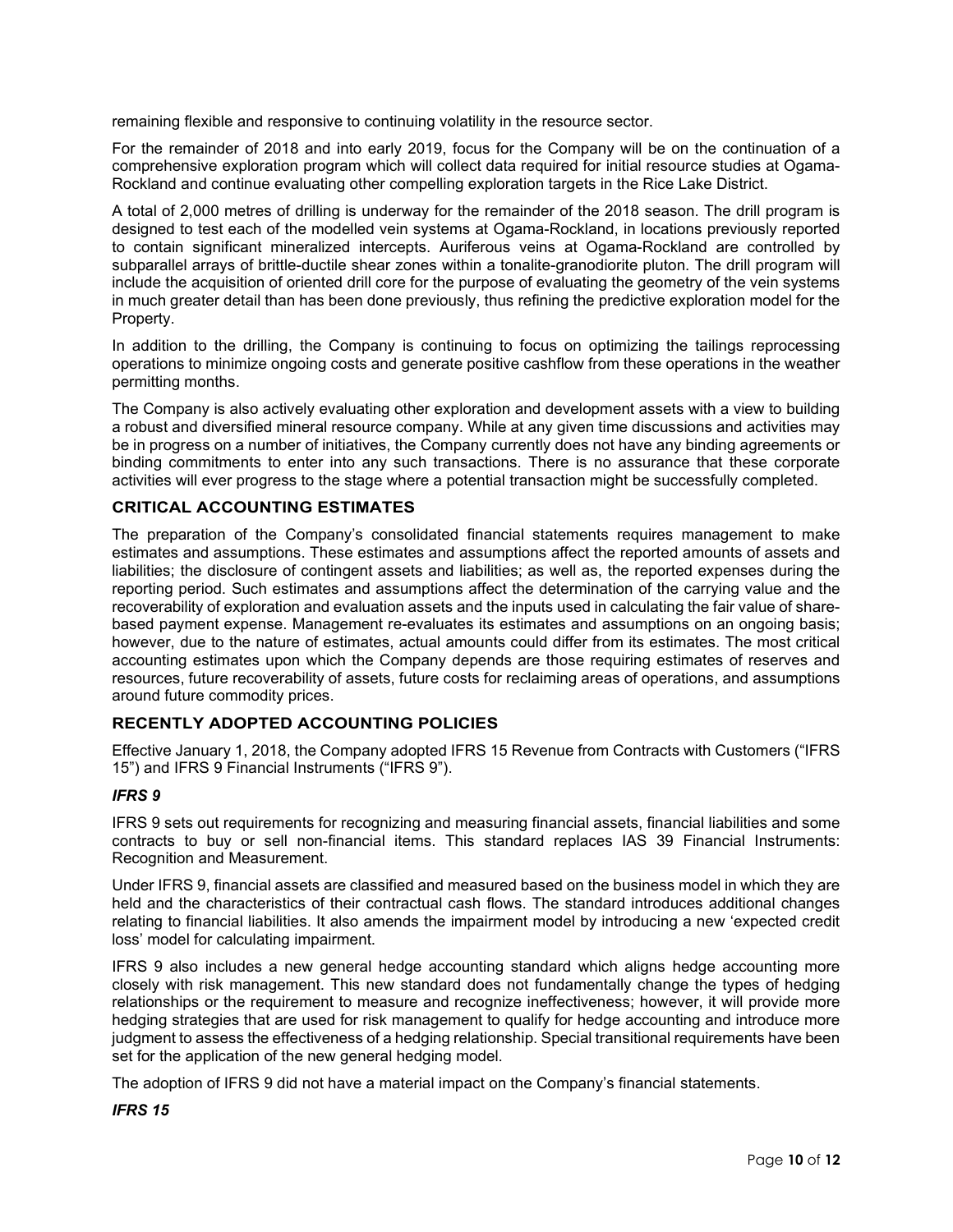The Company adopted IFRS 15 using the modified retrospective method, which required it to apply the new revenue standard to (i) all new revenue contracts entered into after January 1, 2018, and (ii) revenue contracts which were not completed as of January 1, 2018. In accordance with this approach, the consolidated revenues for periods prior to January 1, 2018 were not revised and there was no cumulative effect of the adoption of IFRS 15 as of January 1, 2018.

The Company's current revenue recognition policy is consistent with IFRS 15 which requires that revenue from contracts with customers be recognized upon transfer of control over a good to the customer. The recognition of revenue upon transfer of control is generally satisfied when title transfers to the customer. As a result, the adoption of IFRS 15 did not have an impact on the Company's financial statements.

# **DISCLOSURE CONTROLS AND PROCEDURES**

The Company's certifying officers are responsible for ensuring that processes are in place to provide them with sufficient knowledge to support the representations they are making in their certificates regarding the absence of misrepresentations and fair disclosure of financial information. Investors should be aware that inherent limitation on the ability of certifying officers of a venture issuer to design and implement on a costeffective basis DC&P and ICFR as defined in National Instrument 52-109 may result in additional risks to the quality, reliability, transparency and timeliness of interim and annual filings and other reports provided under securities legislation.

# **RISKS AND UNCERTAINTIES**

In conducting its business, Havilah faces a number of risks and uncertainties, many of which are beyond its ability to control or predict. Because of these risks and uncertainties, actual results may differ materially from those expressed or implied by forward-looking statements, and investors are cautioned not to place undue reliance on such statements, which speak only as of the date hereof. Investors are urged to review the discussion of risk factors associated with the Company's business as set out in the Company's annual Management Discussion and Analysis for the year ended December 31, 2017 as well as in the Company's audited consolidated financial statements (under the headings "Nature and Continuance of Operations" and "Significant Accounting Policies" and elsewhere within that document) for the year ended December 31, 2017, as filed on the SEDAR website at [www.sedar.com.](http://www.sedar.com/)

# **NON-IFRS FINANCIAL PERFORMANCE MEASURES**

The Company has included additional financial performance measures in this MD&A, such as production cash costs and all-in sustaining costs. The Company reports production cash costs and all-in sustaining costs on a per gold ounce sold basis. In the gold mining industry, this is a common performance measure but does not have any standardized meaning. The Company believes that, in addition to conventional measures prepared in accordance with IFRS, certain investors use this information to evaluate the Company's performance and ability to generate cash flow. Accordingly, it is intended to provide additional information and should not be considered in isolation or as a substitute for measures of performance prepared in accordance with IFRS.

"Total cash costs per ounce" is calculated from operation's cash costs and dividing the sum by the number of gold ounces sold. Operations cash costs include mining, milling, smelter and other direct costs.

"All-in sustaining cash costs per ounce" includes total cash costs per ounce (as defined above) and adds the sum of G&A, share-based compensation, sustaining capital expenditures and certain exploration and evaluation costs, all divided by the number of ounces sold. As this measure seeks to reflect the full cost of gold production from current operations, new project capital is not included in the calculation of all-in sustaining costs per ounce. Additionally, certain other cash expenditures, including income tax payments and financing costs, should they apply, are not included.